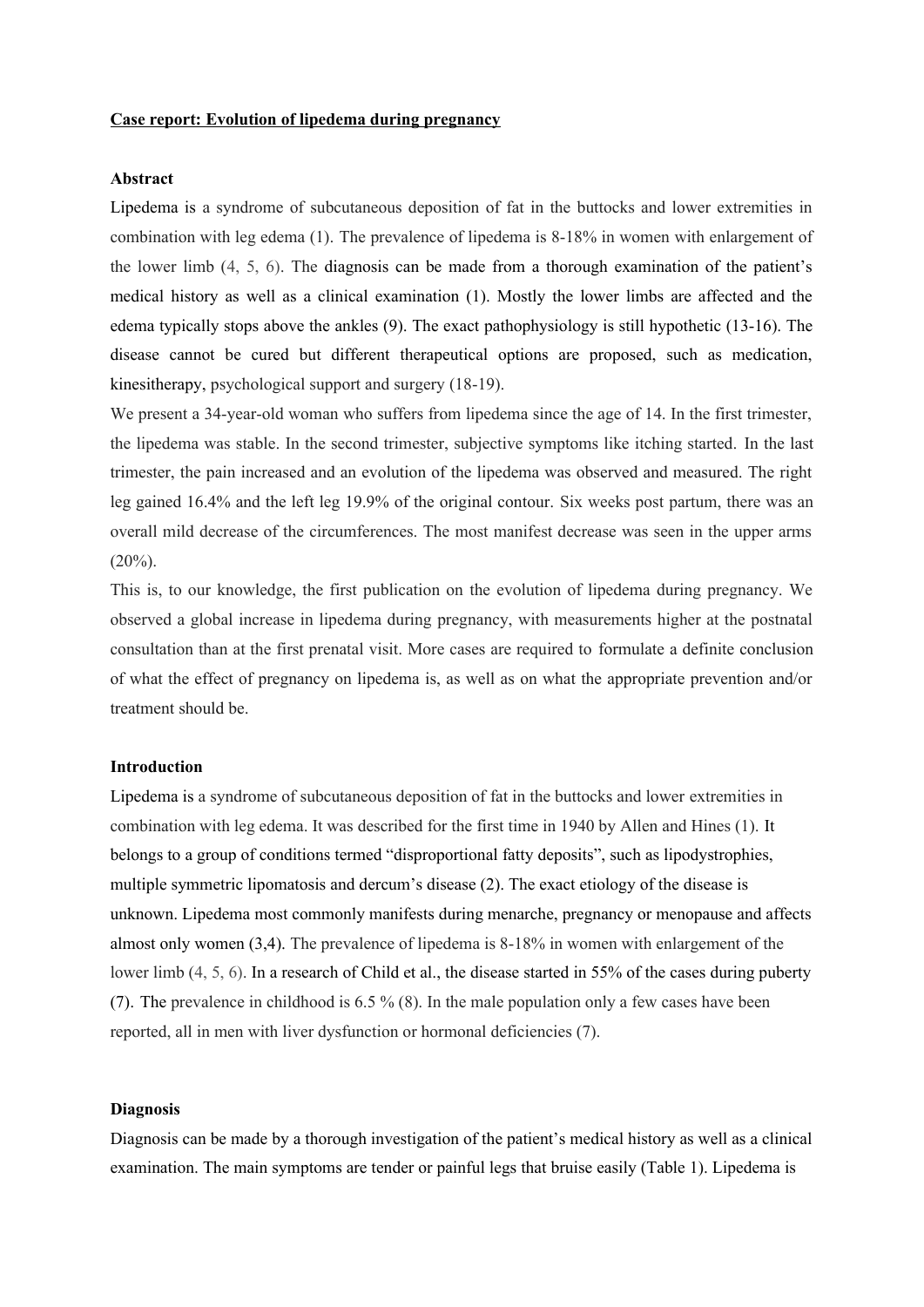typically bilateral and symmetric. The disease affects mostly the lower limb, but fat deposits in the upper extremities have also been reported (3). The edema stops abruptly above the ankles and wrists leaving the hands and feet unaffected. The edema is usually non-pitting. One of the first signs is the disappearance of the retromalleolair sulcus at the ankle (9).

# **Diagnostic criteria of lipedema**

- 1. Lipedema merely affects women with the diagnosis made by the third decade of life
- 2. Bilateral and symmetrical fat deposits develop downward from the hips, while the feet are usually spared
- 3. Non-pitting edema
- 4. Affected subcutaneous regions are tender, painful and characterized by bruising easily
- 5. Resistance to diet and elevation of the extremities
- 6. Increased vascular fragility

Table 1. Six criteria suggested to make the diagnose of lipedema (1).

The diagnostic difficulty lies in the overlap and concomitant occurrence with other diseases. It is often associated with chronic venous and lymphatic insufficiency, early degenerative articular disease and obesity (10). Lipedema evolves in a small percentage of patients into secondary lymphatic dysfunction, called lipolymphedema (3). In lipedema, the swelling is not reduced by elevation, differentiating it from lymphedema and lipolymphedema. The disease is refractory to diet. Half of the people are obese, but the upper body can have a 'normal size' (3). Diagnostic imaging is not indicated. (4). An MRI, if used, is most relevant. On an MRI, an increase in the subcutaneous fatty tissue layer can be seen and the skin may or may not be thickened (11).

In many women, lipedema will remain relatively stable, but in a proportion of patients a gradual progression is observed, and in some, an abrupt development of the condition and/or evolution to lipolymphedema can occur. It is thought that exacerbation can be caused by pregnancy or trauma, including surgery, similar to the triggers for primary lymphedema (4,12).

### **Pathophysiology**

The pathophysiology is still unclear. There is no evidence-based theory, but several hypotheses have been made:

- Hormonal: estrogen may directly regulate body lipogenesis and lipolysis (13).
- Genetic: in 10-60% of patients, an inheritance is suspected, probably polygenetic (7, 14-16).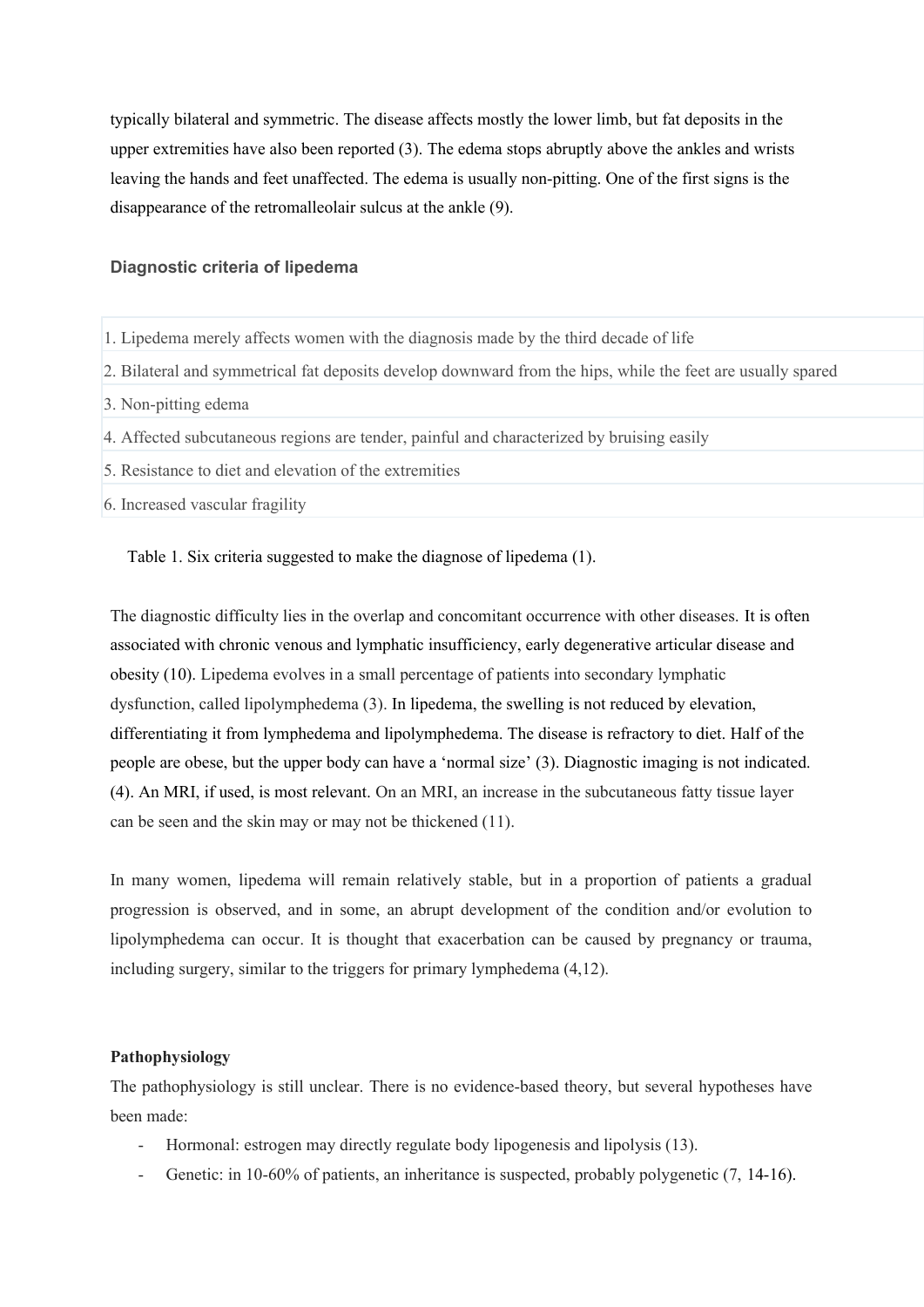- Neurological: abnormal innervation can lead to increased adipocyte tissue (17).
- Lymphatic: lymphatic leaks and loss in skin elasticity can lead to secondary changes in blood and lymphatic (micro)circulation (4,17).

# **Treatment**

There is no cure, nor is there a standard symptomatic treatment for lipedema. Different therapeutical options are proposed, such as medication, kinesitherapy, psychological support and surgery.

Medical options are beta-adrenergic agonists, glucocorticoids, cimetidine and beta glucan. The working mechanisms of these therapies are unclear, the efficiency is limited. Beta-adrenergic medication and glucocorticoids have a positive influence on the non-pitting edema. Cimetidine can alleviate pain and beta glucan increases the local immune response (18-19).

People can benefit from wearing compression stockings, especially when they have lipolymphedema. Compression or complex decongestive therapy (CDT) is considered the standard therapy for lipedema and is a combination of manual lymphdrainage and compression therapy (20-21). If lipedema is present without edema, compression therapy will not result in volume decrease. However, the therapy is not tolerated by all patients due to the pain (22).

Clinical evidence for all therapeutic options is low and the main treatment purpose is stabilization of the disease and avoidance of complications. Since obesity often accompanies lipedema, a good diet and lifestyle is important. The prognosis is positively influenced when therapy is started before the age of 35 (4).

# **Quality of life**

A significant impact is seen on the quality of life. Not only are there physical complaints, the emotional impact and low self-esteem that are associated with the disease are significant (4).

### **Case report**

We present a 34-year-old woman with lipedema, G0, who wants to become pregnant. Her complaints started in puberty (age 14) but the diagnosis was made 16 years later in 2012 after uncountable doctor visits. Since her diagnosis, she wears compression stockings, has a healthy and active lifestyle and gets manual lymph drainage therapy. Her BMI is 32. Before the correct diagnosis was made, she underwent an operation placing bilateral lymphovenous shunts, with no clinical benefit.

During her preconceptional visit, she asked how her lipedema would evolve during pregnancy. Since literature on lipedema in pregnancy is scarce, a clear answer could not be provided.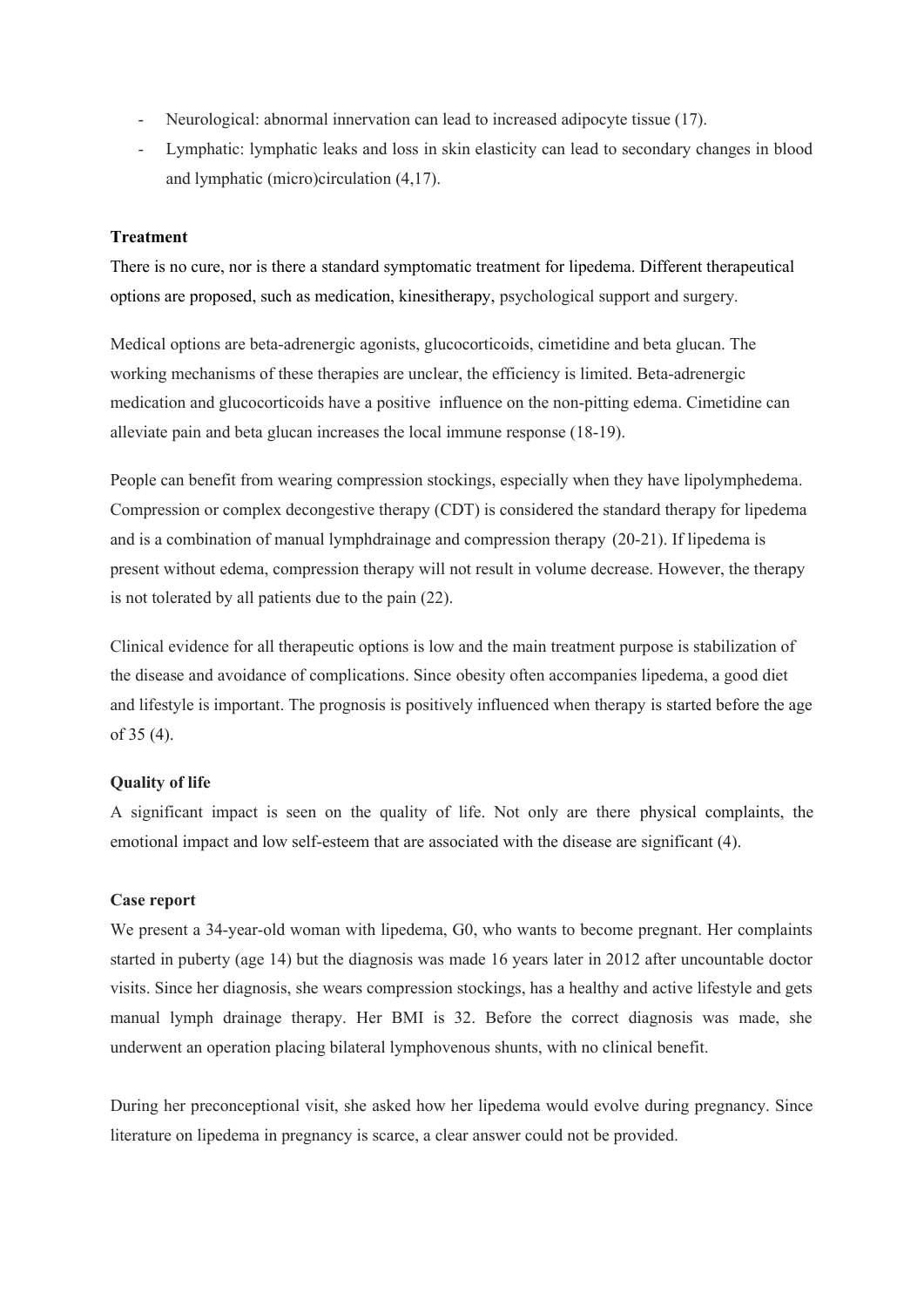Her first prenatal consultation was at 4 weeks of pregnancy. It was discussed that she would continue her regular treatment of compression therapy, healthy lifestyle and lymph drainage therapy. Due to the knowledge gap on lipedema in pregnancy, it was decided to measure the circumferences of her arms and legs and monitor symptoms at each prenatal consultation. A standardized procedure for measuring was used, measuring 10 cm above the olecranon and the ulna for the upper limbs and 10 cm above the patella and malleolus bilateral for the lower limbs (Table 2).

| Duration of<br>pregnancy | olecranon R<br>(cm) | olecranon L<br>(cm) | p.s. ulnae R<br>(cm) | p. s. ulnae L<br>(cm) | patella R (cm) | patella L (cm) | malleolus R<br>(cm) | malleolus L<br>(cm) |
|--------------------------|---------------------|---------------------|----------------------|-----------------------|----------------|----------------|---------------------|---------------------|
| $4$ weeks $+3$<br>days   | 33,5                | 34                  | 25                   | 25                    | 60             | 58             | 36,5                | 36,5                |
| $7$ weeks $+6$<br>days   | 34                  | 35                  | 26                   | 27                    | 55             | 56             | 42                  | 41                  |
| $12$ weeks $+2$<br>days  | 35                  | 36                  | 27,5                 | 26                    | 57             | 60,5           | 38                  | 39                  |
| $16$ weeks $+2$<br>days  | 35,5                | 36                  | 29,5                 | 25                    | 58             | 60,5           | 37                  | 39,5                |
| $20$ weeks $+1$<br>day   | 35                  | 36                  | 25                   | 27                    | 60,5           | 57             | 38                  | 39                  |
| $25$ weeks $+2$<br>days  | 35,5                | 37,5                | 27,5                 | 28                    | 67,5           | 64,5           | 41,5                | 41,5                |
| $29$ weeks $+2$<br>days  | 34,7                | 36,5                | 27,2                 | 28,2                  | 62             | 60,5           | 40                  | 39                  |
| $33$ weeks $+2$<br>days  | 36                  | 36,5                | 27,7                 | 28                    | 66             | 64             | 44                  | 44                  |
| $35$ weeks $+6$<br>days  | 37                  | 38                  | 30                   | 31                    | 70             | 68             | 44                  | 44                  |
| $37$ weeks +6<br>days    | 36,5                | 38                  | 29                   | 30                    | 70             | 67             | 41                  | 41                  |
| 6 w post<br>partum       | 29                  | 30                  | 30                   | 31                    | 66             | 65             | 42                  | 41                  |

In the first trimester, the lipedema was stable. The patient had no physical complaints, which was reflected in the stable measurements. In the second trimester, the patient complained of increased itching, mostly in the lower limbs. The patient recognized these complaints as symptoms that precede the aggravation of lipedema. She stopped wearing the stockings because they became too small and switched to support-giving leggings. At 25 weeks of pregnancy, plaques above the patellae were observed during clinical examination. This corresponded to the location of the previous intense itching. The measurements nevertheless remained broadly stable. At this time, the patient had gained 12 kilos. We assume that the measurements of the ulnae at 20 weeks were incorrect and we took them out of consideration. In the last trimester, the pain increased and an evolution of the lipedema was observed and measured. The most extensive increases in circumference were of the legs (6 cm at the right lower leg (16.4 %) and 7 cm (19.9%) at the left lower leg since the beginning of the pregnancy). In total, the patient gained 22 kilos during her pregnancy.

She delivered vaginally at term. A baby girl was born with a birthweight on the p 80.

Six weeks after delivery, there was an overall mild decrease of the circumferences. The most manifest decrease was seen at the upper arms, a decrease of almost 20% right and left (decrease of 7.5 cm at the right and 8 cm at the left since the delivery).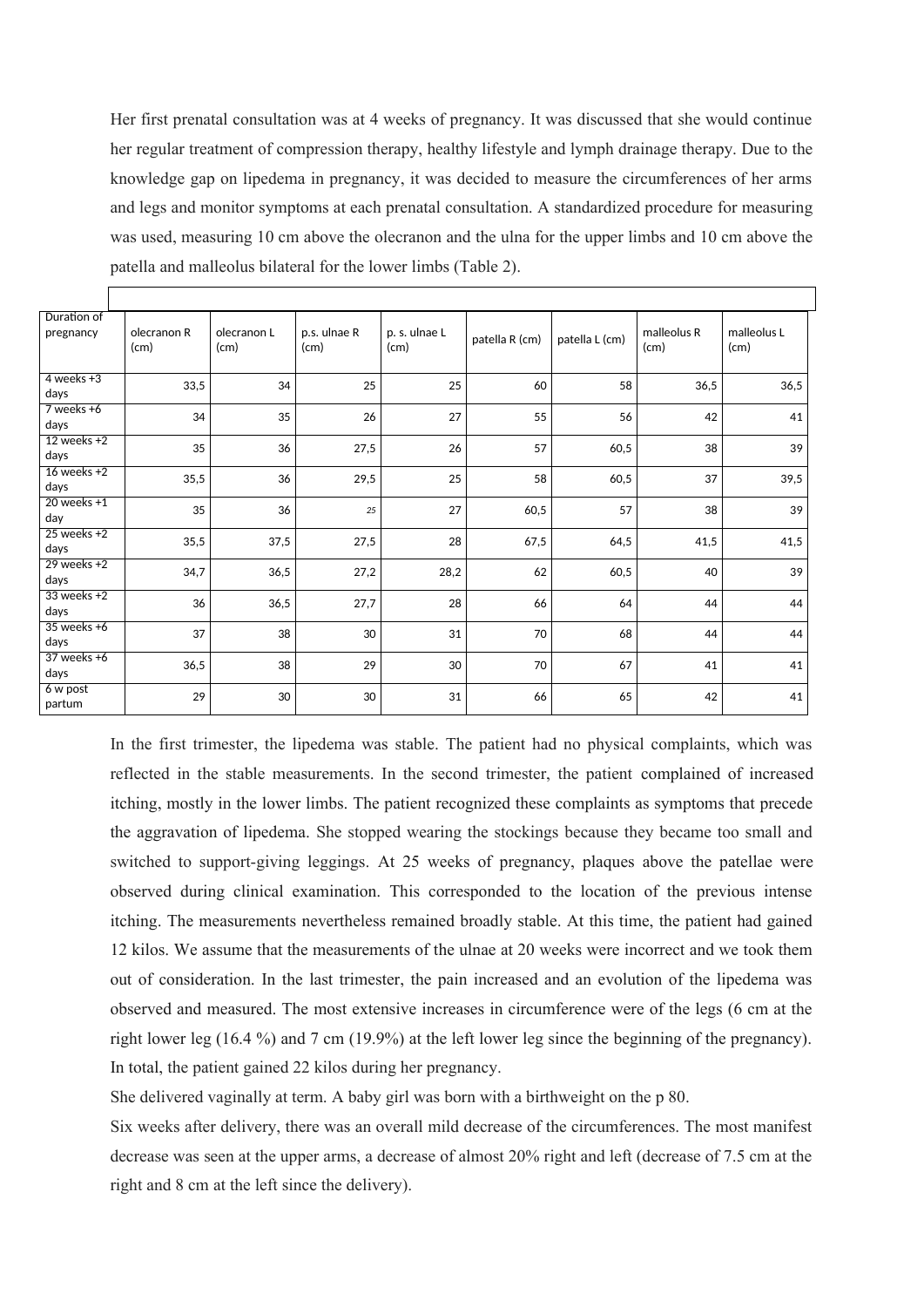



#### **Discussion**

To our knowledge, this is the first case report that reports on the evolution of lipedema during pregnancy.

Only 109 articles could be found using the meshterm "Lipedema". Knowledge on the disease is scarce, even though it is relatively common and severe. This reflects the frustrating search of the patient for a diagnosis and appropriate treatment.

In our case, an increase of upper and lower limb measurements and a postpartum decrease were observed. The increase was most prominent in the third trimester. This supports the hypothesis that estrogen plays a role in the pathophysiology, as estrogen levels are increasing in the third trimester. Estrogen regulates bone morphogenetic protein-2 (BMP-2). This protein is known to cause an inflammatory reaction with edema (23). It also stimulates adipogenesis (24) and induces osteogenesis (25). The findings at the lower limbs six weeks postpartum are worrying. There is no obvious decrease in circumferences and it is known that gaining weight can affect the prognosis of lipedema due to augmentation of adipose tissue.

When interpreting these measurements, it is important to keep the following limitations and possible

confounders in mind. First, different midwives did the measurements. Nevertheless, they were on a standardized location and surveilled by the patient. Second, the patient could not tolerate her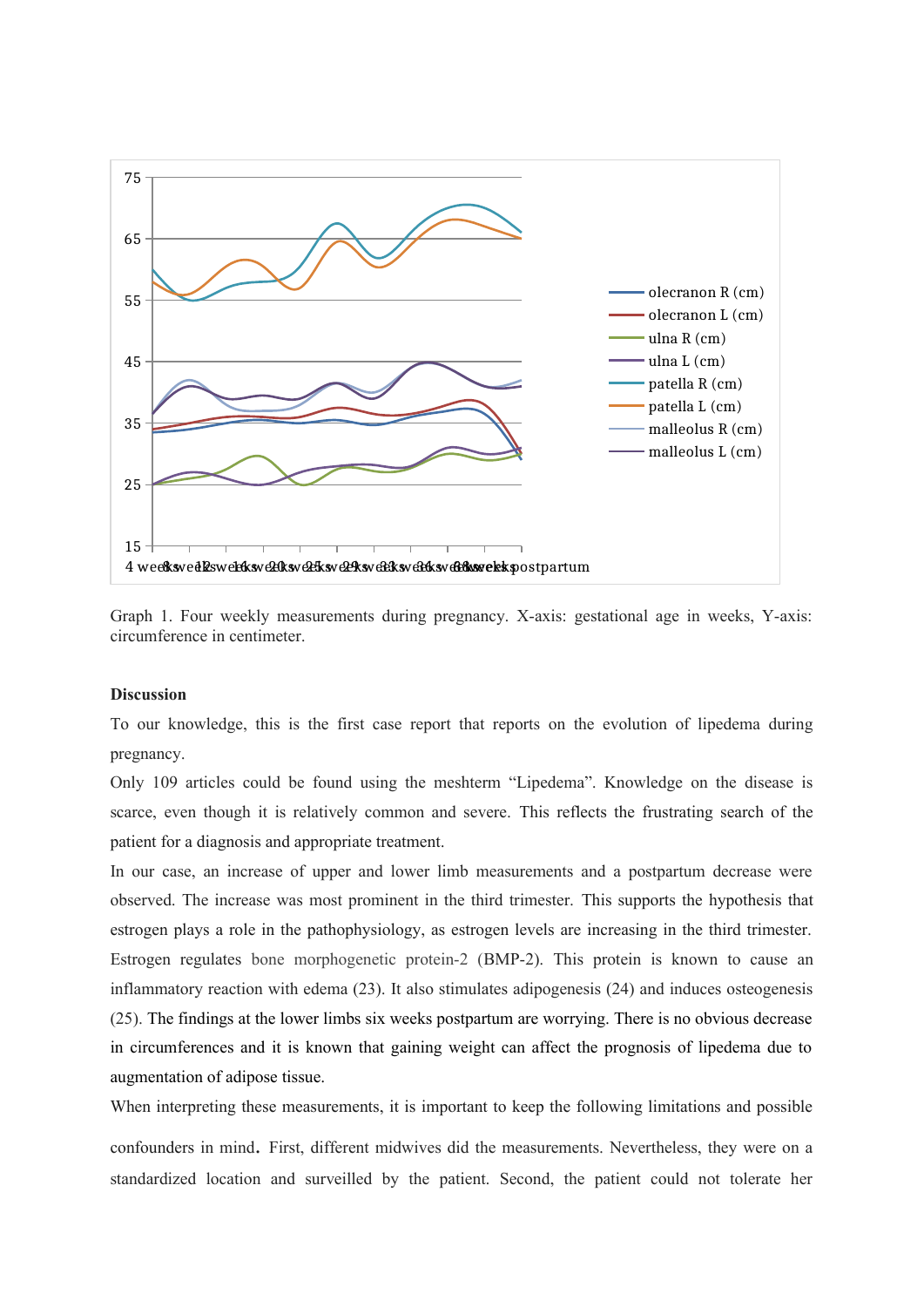compression stockings during her pregnancy. Not wearing them can have negatively influenced the lipedema. Due to the elevated pressure in the lower venous system during pregnancy, fluid accumulation is frequently and progressively seen in healthy pregnant women. Edema in the upper limb is also frequently reported in pregnancy. Meems published a prospective study where 34% of healthy pregnant women had carpal tunnel symptoms (26). Therefore, part of the increase in measurements could also be due to lymfedema. Third, the patient gained 22 kilos during pregnancy, which is more than the recommended weight gain during pregnancy. In 2009, the Institute of Medicine formulated the recommended weight gain based on body mass index. When the BMI is above 30, the weight gain should be limited to 5-9kg (Thira Samura). It is impossible to differentiate between weight gain due to fat increase, lipedema or lymphedema. Lastly, lipedema normally presents as a symmetrical disease. In our patient, a right left difference in the forearm was seen, starting at 25 weeks of pregnancy. This difference cannot be explained, except for a possible error in measurement.

#### **Conclusion**

Although lipedema is a common disease, it is underdiagnosed and frequently confused with obesity. The accuracy of the diagnosis is important for the patient in order to avoid pointless therapies and to provide the right treatment, which can affect the prognosis. To our knowledge, this is the first publication on the evolution of lipedema during pregnancy. A global increase in lipedema during pregnancy was observed, with measurements higher at the postnatal consultation than on the first prenatal visit (except for the upper arm circumference). More case studies are required to formulate a definite conclusion of what the effect of pregnancy on lipedema is, as well as more research on what the appropriate prevention and/or treatment should be.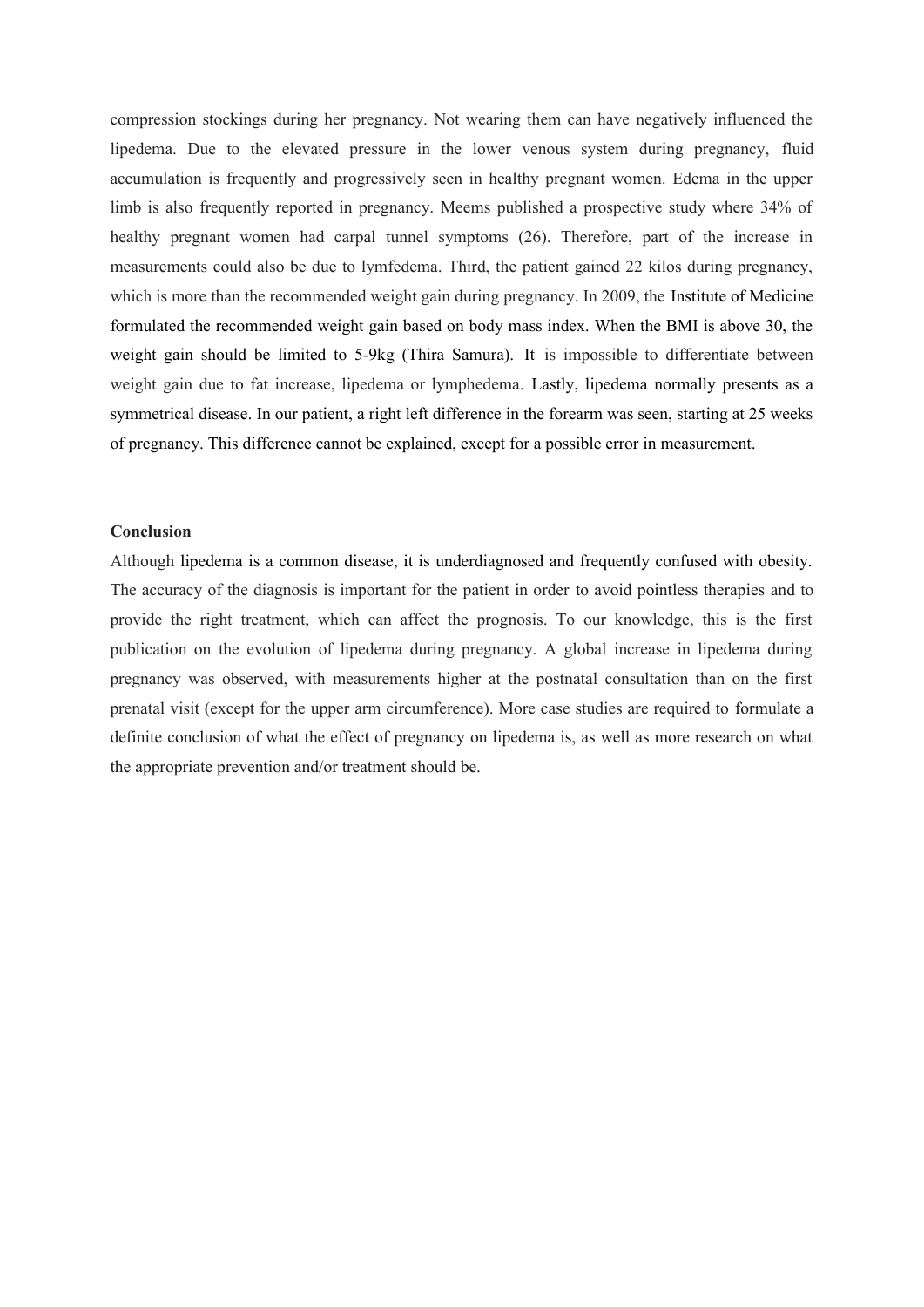# **References**

- **1.** Allen EU, Hines EA Jr. Lipedema of the legs. A syndrome characterized by fat legs and orthostatic edema. Proc Staff Meet Mayo Clin 1940;15:184-7
- **2.** K.L. Herbst. Rare adipose disorders (RADs) masquerading as obesity.Acta Pharmacol Sin, 33 (2012), pp. 155–172
- **3.** Fife, Caroline E. MD; Maus, Erik A. MD; Carter, Marissa J. PhD, MA Lipedema: A Frequently Misdiagnosed and Misunderstood Fatty Deposition Syndrome ADV SKIN WOUND CARE 2010;23:81-92; quiz 93-4.
- **4.** E. Földi, M. Földi, S. Kubik (Eds.), Textbook of lymphology (in English), Elsevier, Munich, Amsterdam, New York (2005), pp. 418–427 ISBN 0-9729535-0-7, Chapter 9: E. Földi and M. Földi: Lipedema
- **5.** Forner-Cordero, G. Szolnoky, A. Forner-Cordero, L. Kemény Lipedema: an overview of its clinical manifestations, diagnosis and treatment of the disproportional fatty deposition syndrome – systematic review Clin Obes, 2 (2012), pp. 86–95
- **6.** Meier-Vollrath, W. Schneider, W. Schmeller Lipödem: Verbesserte Lebensqualität durch Therapiekombination Deutsches Ärzteblatt, 102 (2005), pp. 1061–1067)
- **7.** A.H. Child, K.D. Gordon, P. Sharpe, et al. Lipedema: an inherited condition Am J Med Genet, 152A (2010), pp. 970–976 - S.G.
- **8.** C.C. Schook, J.B. Mulliken, S.J. Fishman, A.I. Alomari, F.D. Grant, A.K. Greene Differential diagnosis of lower extremity enlargement in pediatric patients referred with a diagnosis of lymphedema Plast Reconstr Surg, 127 (2011), pp. 1571–1581
- **9.** Langendoen SI, Habbema L, Nijsten TE, Neumann HA. Lipoedema: from clinical presentation to therapy. A review of the literature. Br J Dermatol. 2009;161(5):980-6. Epub 2009/09/30
- **10.** Wenczl E1, Daróczy J. Lipedema, a barely known disease: diagnosis, associated diseases and therapy. Orv Hetil. 2008 Nov 9;149(45):2121-7. doi: 10.1556/OH.2008.28490
- **11.** Dimakakos PB, Stefanopoulos T, Antoniades P, Antoniou A, Gouliamos A, Rizos D. MRI and ultrasonographic findings in the investigation of lymphedema and lipedema. Int Surg 1997;82:411-6
- **12.** Hoffman JN, Fertmann JP, Baumeister RG, Putz R, Frick A. Tumescent and dry liposuction of lower extremities: differences in lymph vessel injury. Plast Reconstr Surg 2004;113:718-24
- **13.** F. Mauvais-Jarvis, D.J. Clegg, A.L. Hevener.The role of estrogens in control of energy balance and glucose homeostasis. Endocr Rev, 34 (2012), pp. 309–338
- **14.** L.E. Wold, E.A. Hines Jr., E.V. Allen. Lipedema of the legs; a syndrome characterized by fat legs and edema. Ann Intern Med, 34 (1951), pp. 1243–1250
- **15.** Harwood CA, Bull RH, Evans J, Mortimer PS. Lymphatic and venous function in lipoedema. Br J Dermatol 1996;134:1-6
- **16.** Rudkin GH, Miller TA. Lipedema: a clinical entity distinct from lymphedema. Plast Reconstr Surg 1994;94:841-9
- **17.** Szél E1, Kemény L2, Groma G2, Szolnoky G2. Pathophysiological dilemmas of lipedema. 2014 Nov;83(5):599-606
- **18.** K.E. Greer. Lipedema of the legs. Cutis, 14 (1974), p. 98
- **19.** F. Bruns, O. Micke, M. Bremer .Current status of selenium and other treatments for secondary lymphedema. J Support Oncol, 1 (2003), pp. 121–130
- **20.** Siems W, Grune T, Voss P, Brenke R. Anti-fibrosclerotic effects of shock wave therapy in lipedema and cellulite. Biofactors 2005;24:275-82

Szolnoky G, Borsos B, Bársony K, Balogh M, Kemény L. Complete decongestive physiotherapy with and without p for treatment of lipedema: a pilot study. Lymphology 2008;41:40-4

**22.** Fife CE, Carter MJ. Lymphedema in the morbidly obese patient: unique challenges in a unique population. Ostomy Wound Manage 2008;54:44-56.

**<sup>21.</sup>**